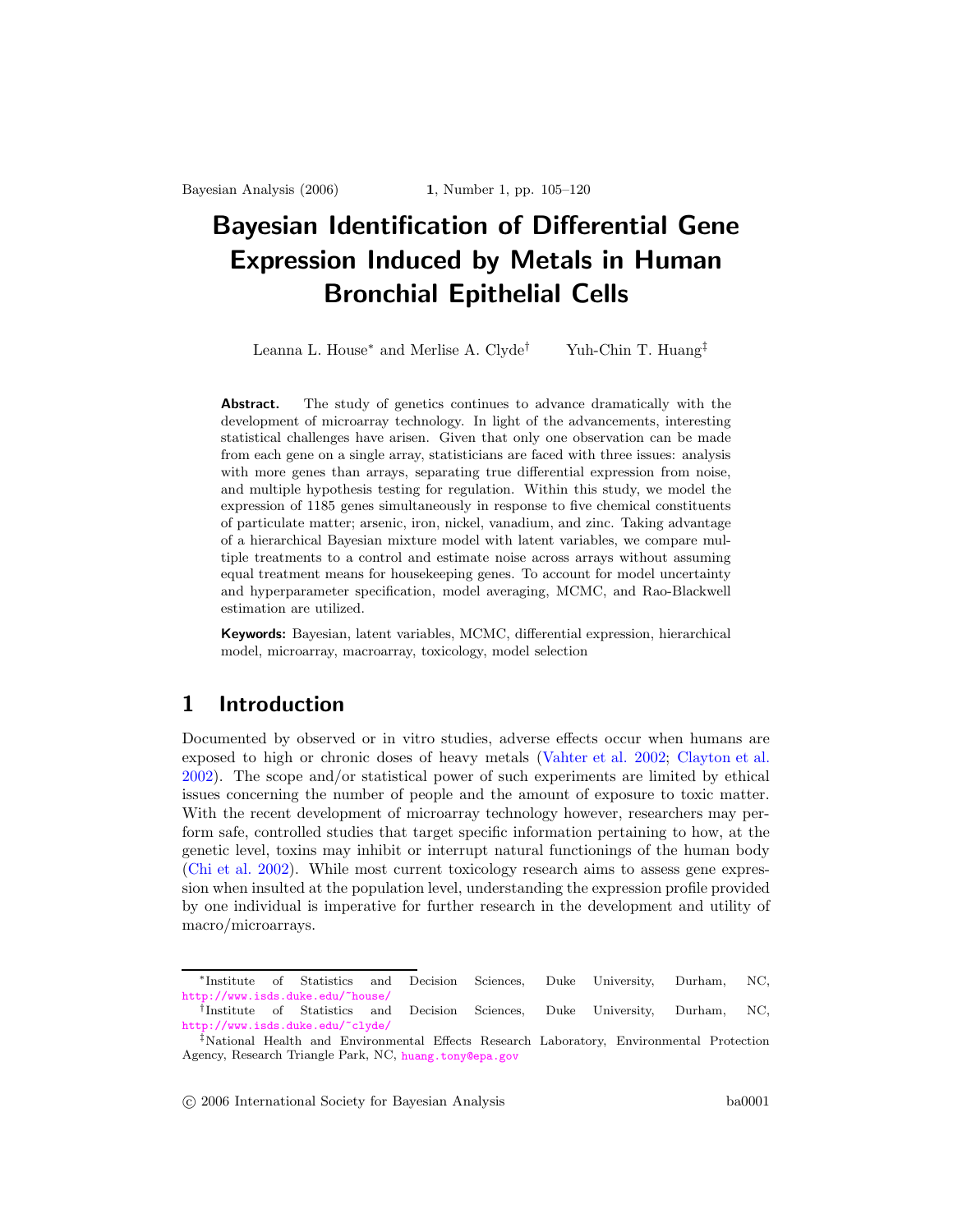#### 106 Bayesian Identification of Differential Gene Expression

Specifically, we aim to identify differentially expressed genes from one individual when exposed to either arsenic, iron, nickel, vanadium, or zinc. Given a non-replicated human profile consisting of 1185 spots, only one data point exists per gene for analyzing the effect of a given toxin (in comparison to a control). Without multiple arrays per treatment, fundamental statistical issues including sample size, dimensionality, separating signal from noise, and multiple testing arise. Most statistical methods developed to date cannot adequately address these issues (Yang and Speed 2002). Hence, we propose a hierarchical multiple response model with latent variables.

Given that multiple treatments were administered to each gene, we consider the gene-specific parameters to belong to an "experimental population" rather than an array specific population. We model the observed up or down gene regulation as a function of a 5x1 vector containing the true means for differential expression plus noise (resulting from experimental preparation, implementation, or random error) across the six arrays. The method by which we estimate precision differs significantly from current work in that we do not use pre-specified housekeeping genes. Rather, the hierarchical structure and latent variables induce an internal mechanism for normalizing the data.

Since our efforts are dually motivated by statistical and biological advancements, Section 2 provides a brief description of the experimental protocol. Section 3 describes a Bayesian framework that addresses a multiple treatment study design and deciphers noise from pollutant effect given a limited sample size. The results of the analysis are summarized in Section 4, where we identify which genes are differentially expressed and rank them according to their posterior probabilities of up and/or down regulation under all, none, or one of the pollutants. Section 5 concludes our efforts with a discussion summarizing the analysis and possible future directions.

# 2 Study design

Primary bronchial cells were obtained from one individual by bronchoscopy. Clontech Laboratories, Inc (Palo Alto, CA), utilizing 32P-labeled cDNA for hybridization, provided six gene array filters (Atlas Human cDNA Expression Arrays cat no. 7850) including one control and 5 treatment arrays. Each array measures the expression of 1185 genes; 9 housekeeping genes and 1176 genes of interest. Following standard procedures (http://www.clontech.com/techinfo/manuals/), average array-specific background levels were calculated and subtracted from the corresponding gene intensity levels. The treatment arrays profile the expression of genes when exposed to the following concentrations of metal ions: 50 mM zinc(II), 1 mM iron(II), 50 mM vanadium(IV), 25 mM arsenic(III), and 100 mM nickel(II).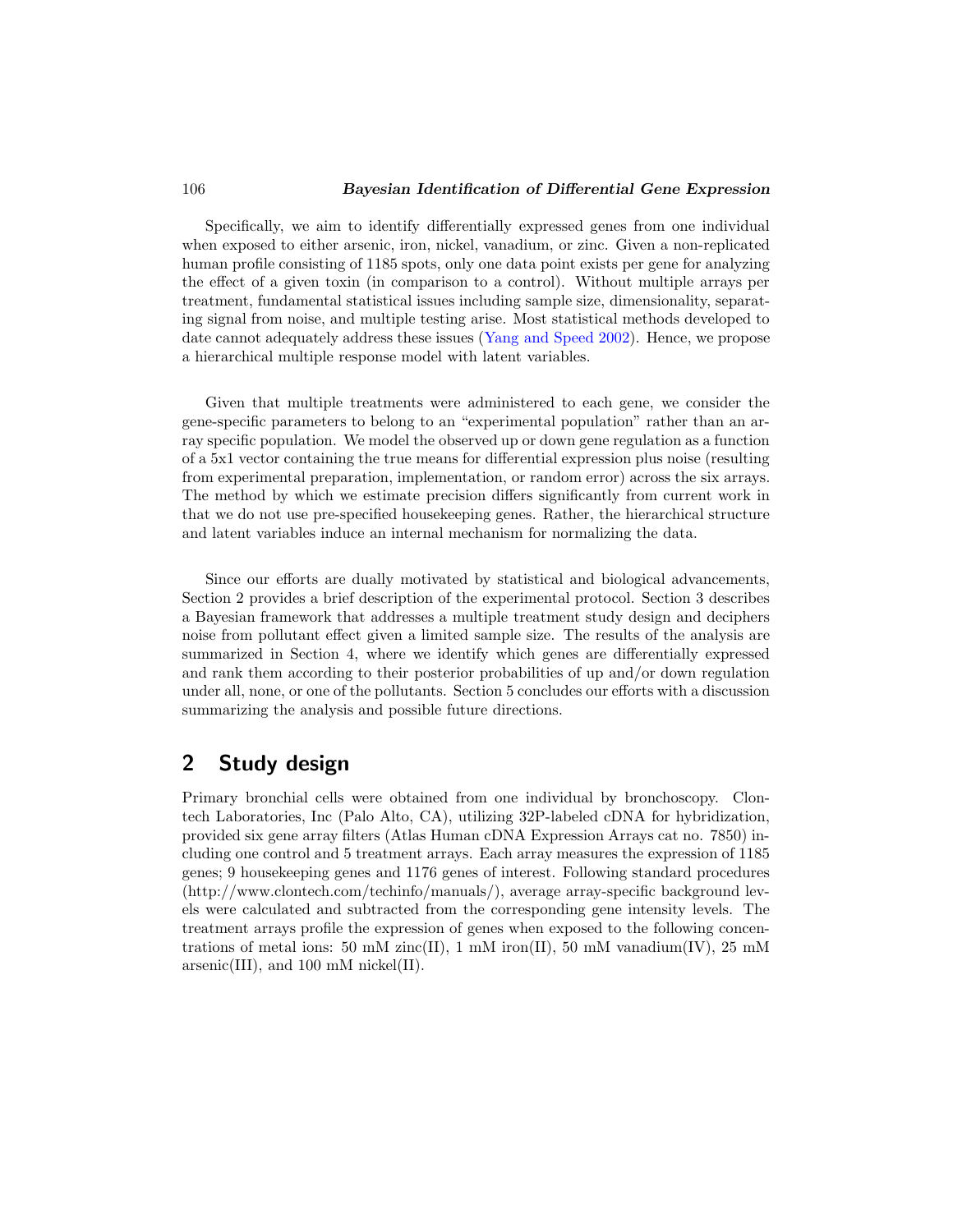# 3 Methods

### 3.1 Statistical Model

Consider a multiple response model that describes the intensity levels, after adjusting for background<sup>1</sup>, observed on the six Clontech matrices. Let  $\mathbf{Y}_g = [y_{g0}, y_{g01}..., y_{gP}]'$  denote the vector of log intensities,  $y_{gp}$ , for gene g and pollutant p where  $g \in \{1, 2, ..., 1185\}$ and  $p \in \{0, 1, ..., P\}$ . The number of pollutants, P, equals 5 and  $P = 0$  corresponds to the control. Conditional on the true gene log intensity levels,  $\mu_{gp}$ , we assume that the observed expressions,  $Y_q$ , are independent across arrays

$$
\mathbf{Y}_g = \begin{bmatrix} y_{g0} \\ y_{g1} \\ \vdots \\ y_{gP} \end{bmatrix} = \begin{bmatrix} \mu_{g0} \\ \mu_{g1} \\ \vdots \\ \mu_{gP} \end{bmatrix} + \begin{bmatrix} e_{g0} \\ e_{g1} \\ \vdots \\ e_{gP} \end{bmatrix}
$$
(1)

with independent, identically distributed measurement errors. As inferred from investigative plots and past microarray literature (Broberg 2002; Speed and Group 2000), the data appear log-normal and are transformed accordingly. Furthermore, we consider  $\mathbf{Y}_q$  to belong to an "experiment-wide" population where the variance of  $e_{qp} = 1/\phi$ remains constant within arrays and between arrays. In the Discussion section we reflect upon relaxing this assumption.

To focus on the difference between control and treatment, we transform and reparameterize the previously stated model resulting in

$$
\left[\begin{array}{c}S_g\\ \hline \mathbf{D}_g\end{array}\right] = \left[\begin{array}{c}S_g\\ d_{g1}\\ d_{g2}\\ \vdots\\ d_{gP}\end{array}\right] = \left[\begin{array}{c} \alpha_g\\ \tau_{g1}\\ \tau_{g2}\\ \vdots\\ \tau_{g5}\end{array}\right] + \left[\begin{array}{c}\varepsilon_{g0}\\ \varepsilon_{g1}\\ \varepsilon_{g2}\\ \vdots\\ \varepsilon_{gP}\end{array}\right],\tag{2}
$$

where  $\mathbf{D}_g$  is a 5x1 vector of  $d_{gp} = y_{gp} - y_{g0}$  and  $S_g = \sum_{i=0}^5 y_{gi}$ . The parameter  $\tau_{qp}$  refers to the true differential expression for gene g under pollutant p, whereas  $\alpha_g$ represents the gene's true total expression across treatments. Because we consider the genes independent (conditional on  $\mu_{gp}$  and  $\phi$ ), the re-parameterization induces a block structure in the covariance matrix across all genes. Each block corresponds to the covariance matrix for gene g equal to  $cov(\epsilon_q)$  where

$$
\varepsilon_g \sim N_6\left(\left[\frac{0}{\mathbf{0}}\right], \left[\frac{6}{\mathbf{0}}\right] \sum_{\epsilon} \right] \phi^{-1} \right) \quad \text{and} \quad \Sigma_{\epsilon} = \left[\begin{array}{ccc} 2 & 1 \\ & \ddots & \\ 1 & 2 \end{array}\right]. \tag{3}
$$

<sup>&</sup>lt;sup>1</sup> From this point forward, any discussion relating to the modeling of gene expression refers to measurements where the background has previously been subtracted.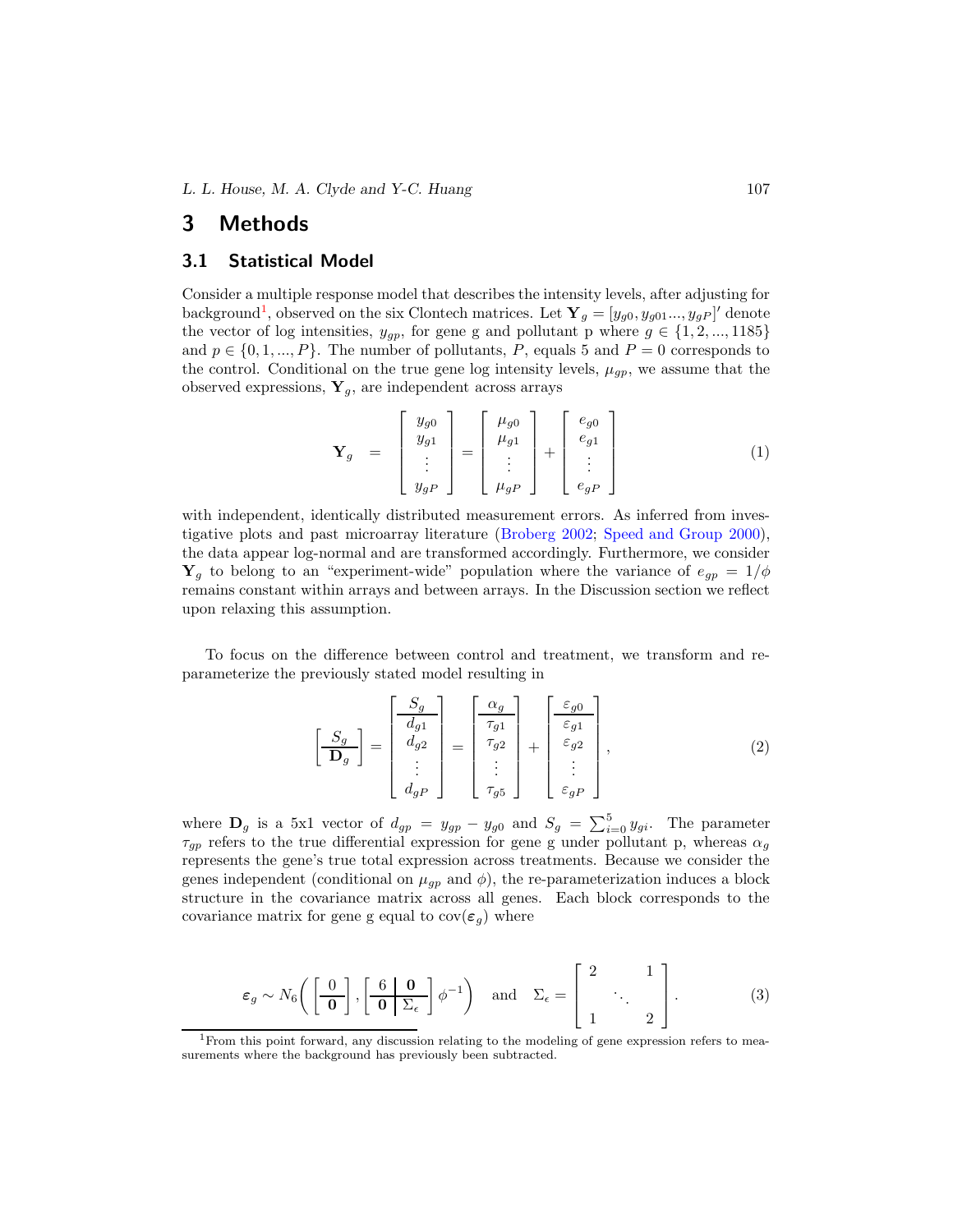#### 108 Bayesian Identification of Differential Gene Expression

Given only one observation per gene and pollutant, all model parameters are unidentifiable without further information. To separate noise,  $\varepsilon_{qp}$ , from signal,  $\tau_{qp}$ , we introduce a latent binary variable,  $\delta_{gp}$ , as an indicator of whether pollutant p causes differential expression of gene, g. Precisely,  $\delta_{gp}$  indicates whether or not  $\tau_{gp}$  differs from zero. For example, in cases where differential expression does not occur,  $\delta_{qp} = 0$ , hence  $\tau_{gp} = 0$ . Whereas, if  $\delta_{gp} \neq 0$  then the parameter,  $\tau_{gp}$  does not equal zero and is worthy of further investigation/estimation. Notice, for each gene, there are 2 <sup>5</sup> different expression profiles or Latent Expression Models, noted as  $M_g = [\delta_{g1}, \delta_{g2}, ..., \delta_{g5}]$ . Using the binary expansion of values 0-31, we may list all possible model configurations for gene g. The vector  $[0\ 0\ 0\ 0\ 0]$ , the null latent expression model (Model  $\#0$ ), corresponds to none of the pollutants causing differential expression, whereas [1 1 1 1 1], the full latent expression model (Model #31), refers to all of the pollutants causing differential expression.

In addition to maintaining model identifiability and flagging differentially expressed genes,  $\delta$  provides an internal mechanism for calculating precision. When  $\delta_{qn} = 0$ , the observed measurement from the macroarray,  $d_{gp}$ , reflects experimental noise rather than a possible treatment effect of pollutant p. Hence, all observations where  $\delta_{qp} = 0$ contribute to the estimate of  $\phi$ . This dramatically differs from common practice where estimates for array variability are derived from predetermined housekeeping genes, genes assumed to be unaffected by treatment. Our approach avoids controversial assumptions including the choice, number, and true immunity to treatment effects of housekeeping genes (Chi et al. 2002; Smyth et al. 2003), and uses the information gathered from housekeeping genes as though it were collected from genes of interest.

One approach for estimating  $\phi$ , as well as  $\tau_g$  and  $\alpha_g$ , entails selecting the profile with the highest likelihood, and completing maximum likelihood estimation. This method however, ignores the uncertainty of the expression profile. Instead, we extend the model by placing prior distributions on all uncertain quantities, including the latent expression model. In turn, we may state the posterior probabilities of  $M_g = m$  and  $\delta_{gp} = 1$ . The following section describes the priors chosen and the process by which the posterior probabilities are calculated.

#### 3.2 Prior Specification

Specifying subjective prior distributions, especially in situations with small sample sizes, is ideal (Berger and Pericchi 1997). However, the task of developing informative priors for parameters  $\tau$ ,  $\alpha$ , and  $\phi$  under all possible expression configurations, is daunting, at best. Thus, to avoid overwhelming the information gained from the data and to keep the number of incorporated hyperparameters to a minimum, we select objective prior distributions.

Often, improper prior distributions are chosen for model parameters in hopes of re-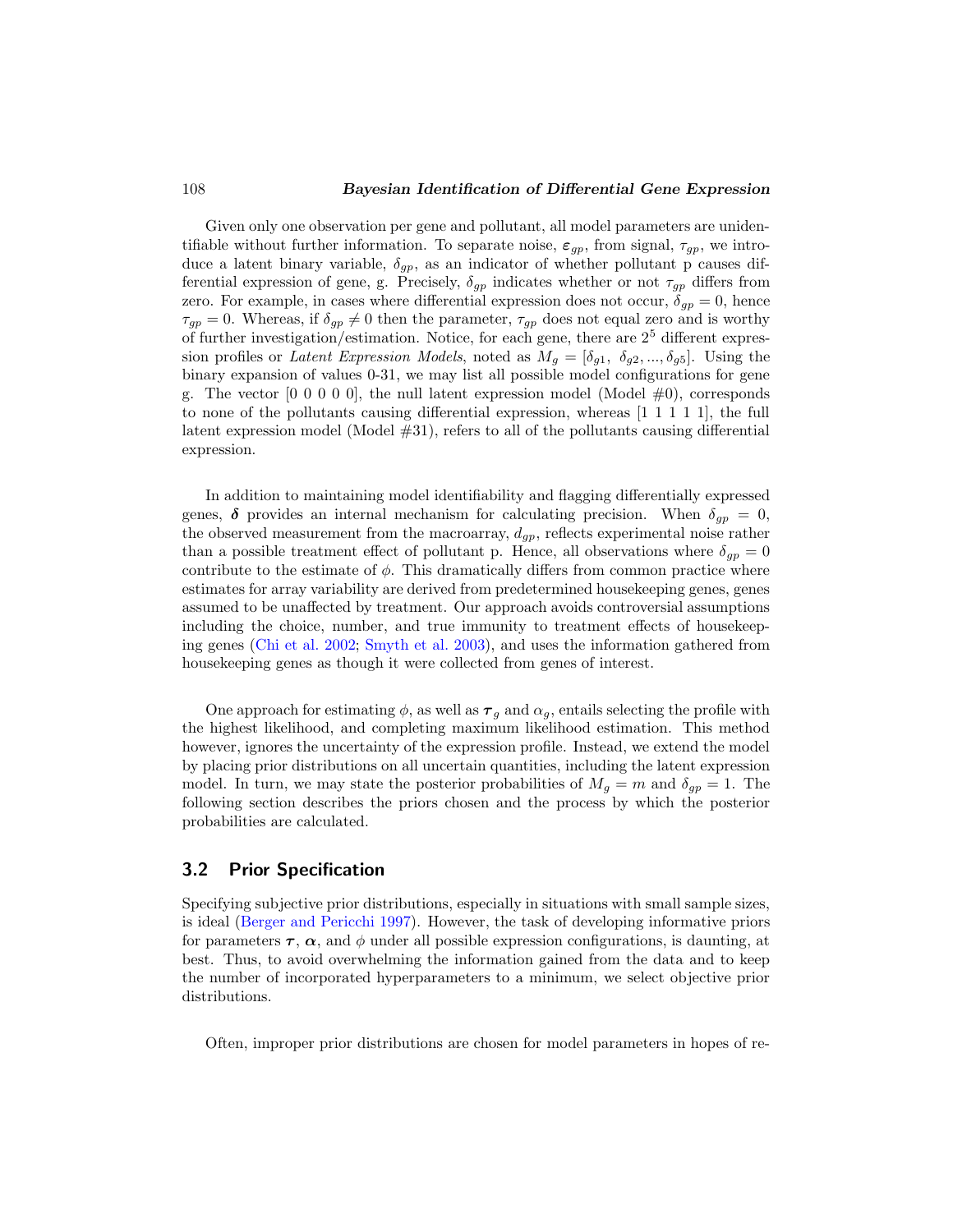#### L. L. House, M. A. Clyde and Y-C. Huang 109

maining "non-informative". However, with few exceptions, such default priors will skew the calculation of Bayes Factors by arbitrarily weighting one model over another. For example, improper distributions generally cause erroneous conclusions when placed on non-orthogonal elements (Kass and Raftery 1995). Model specific constants for parameters that do not occur in each model will not cancel when deriving Bayes Factors and posterior model probabilities. Hence, improper prior distributions will illegitimately weight models with and without such arbitrary constants. In our case,  $\alpha_q$  is indeed independent of the remaining parameters, but  $\phi$  is only orthogonal to those in the likelihood distribution and  $\tau_{qp}$  does not occur under all latent expression models.

Group-theoretic invariance arguments, enable Jeffrey's independent prior to remain an acceptable choice for  $\alpha$  and  $\phi$  (Berger et al. 1998),

$$
f(\alpha_g, \phi) \quad \propto \quad 1/\phi,\tag{4}
$$

but cannot extend to  $\tau_{qp}$ . Thus, we place a Zellner's g-prior on  $\tau_q$ , conditional on  $M_q$ and  $\phi$ ,

$$
f(\tau_g|\phi, \gamma, M_g) = N_k(\mathbf{0}, \phi^{-1}\gamma \Sigma_{M_g}).
$$
\n(5)

This choice is a proper distribution, preserves the correlation structure of the likelihood in the prior, and ensures that the distribution of  $\tau<sub>g</sub>$ , under different expression profiles, is conditionally compatible (Dawid and Lauritzen 2000). The parameter  $\gamma$  represents the constant in the g-prior and the covariance of  $\tau_g$ ,  $\Sigma_{M_g}$ , is determined by  $\Sigma_{\epsilon}$  and  $M_{gp} = [\delta_{gp}...\delta_{g}]$ . Since  $\Sigma_{\epsilon}$  is uneffected by any permutation of its rows, we may write  $\Sigma_{\epsilon}$  as a partitioned matrix,

$$
\Sigma_{\epsilon} = \left[ \begin{array}{ccc} 2 & 1 \\ & \ddots & \\ 1 & 2 \end{array} \right] = \left[ \begin{array}{cc} \Sigma_{\delta\delta} & \Sigma_{\delta(\delta)} \\ \Sigma_{(\delta)\delta} & \Sigma_{(\delta)(\delta)} \end{array} \right],
$$

where (δ) refers to the set of  $\tau$ 's in the vector  $[\tau_{g1} \tau_{g2} \dots \tau_{gP}]'$  that equal zero or where  $\delta_{gp} = 0$ , and  $\delta$  refers to those that remain. Conditional on the set  $\tau_{g,(\delta)}$ , the covariance of  $\tau_{g,\delta}$ , denoted by  $\Sigma_{\delta\delta,(\delta)}$ , is  $\Sigma_{\delta\delta} - \Sigma_{\delta(\delta)}(\Sigma_{(\delta)(\delta)})^{-1}\Sigma_{(\delta)\delta}$ , and  $\Sigma_{M_g}$  equals

$$
\Sigma_{M_g} = \left[ \begin{array}{cc} \Sigma_{\delta\delta.(\delta)} & \mathbf{0} \\ \mathbf{0} & \mathbf{0} \end{array} \right].
$$

Notice the distribution in equation (5) is degenerate at 0 given the null model,  $M_q = 0$ .

The hyperparameter  $\gamma$  is often prespecified as a constant value; e.g.  $\gamma$  equals sample size. In this case, deciding upon an appropriate constant is unclear. Should  $\gamma$  equal the number of subjects, treatments or genes? Furthermore, using a large value for  $\gamma$  (which implies the specification of a diffuse prior on  $\tau$ ) would inevitably lead to the "Bartlett's Paradox" (Kass and Raftery 1995), favoring the null expression model, regardless of the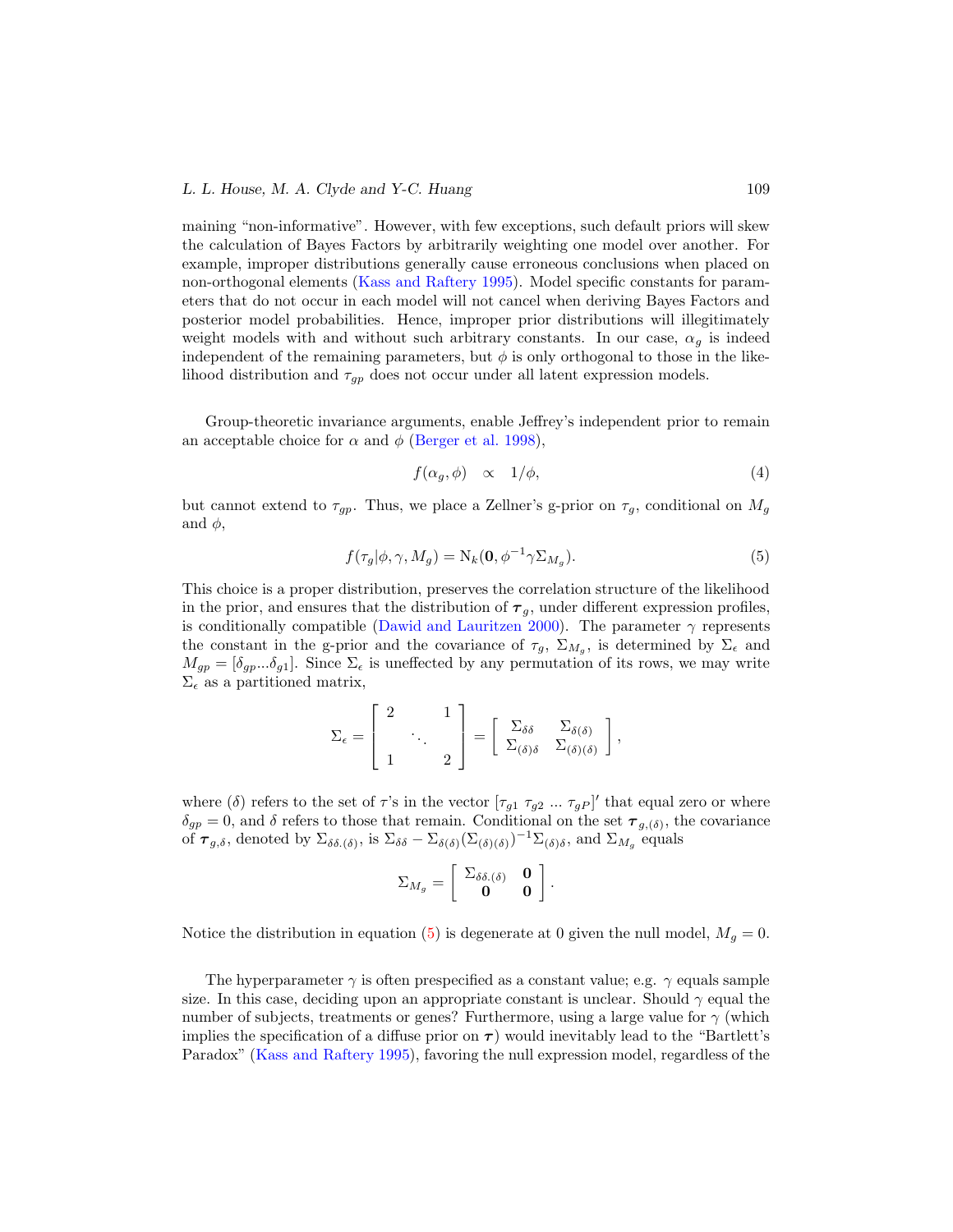data. Motivated by Strawderman (1971), we use a Beta prior on  $\frac{\gamma}{1+\gamma}$ , the shrinkage factor, and suggest the proper prior,

$$
f(\gamma) = \frac{1}{2}(1+\gamma)^{-3/2} \mathbf{1}_{(\gamma>0)}.
$$
 (6)

We complete the hierarchical model by specifying the distribution of  $M_q$ . We follow the suggestions of George and McCulloch (1993) for calculating prior expression profile probabilities. Let  $\omega_p = P[\delta_p = 1]$  for  $p = \{1, 2, ...P\}$  represent the prior probability that pollutant p causes differential expression, regardless of gene. Assuming expression across pollutants is conditionally independent, the prior probability of each expression profile is

$$
P(M_g = m | \boldsymbol{\omega}) = \prod_{p=1}^{P} \omega_p^{\delta_{gp}} (1 - \omega_p)^{1 - \delta_{gp}}.
$$
 (7)

The prior probability of all expression profiles for the experiment, M, equals the product of  $P(M_g = m | \omega)$  across the 1185 genes of interest,  $P(\mathbf{M} | \omega) = \prod_{g=1}^{G} P(M_g = m | \omega)$ . Additionally, we place a uniform prior on each  $\omega_p$ .

Notice apriori most parameter distributions are conditionally independent of one another. However, a posteriori this is not the case. The next section describes in detail the steps taken to obtain the marginal distributions for each parameter.

#### 3.3 Posterior Analysis

Provided the goal for our effort is to pin-point differentially expressed genes, the primary parameter of interest is M, which encompasses  $\delta_{q1}, \delta_{q2}, ..., \delta_{qP}$  for all genes. Thus, we formulate 32 Bayes Factors by comparing each model to the full model in order to simplify the calculation of the posterior probabilities of  $M<sub>q</sub> = m$ . In using posterior model probabilities to assess expression rather than pure Bayes Factors, we avoid incoherence issues as described by Lavine and Schervish (1999) and directly quantify our degree of belief for observing significant up or down regulation to individual pollutants.

#### Analytical Integration

When dealing with hierarchical models one strategy for diminishing computation time and minimizing variability in parameter estimates, is to numerically integrate out parameters when feasible. Integrating the marginal distributions over  $\alpha$  and  $\tau<sub>q</sub>$ , we derive the Bayes Factors for comparing different expression profiles,  $M_g = m$ , to the full expression profile,  $M_g = 31$ ,  $BF_{gm} \equiv f(\mathbf{D}_g, S_g | \gamma, \phi, M_g = m, \omega) / f(\mathbf{D}_g, S_g | \gamma, \phi, M_g = 31, \omega)$ :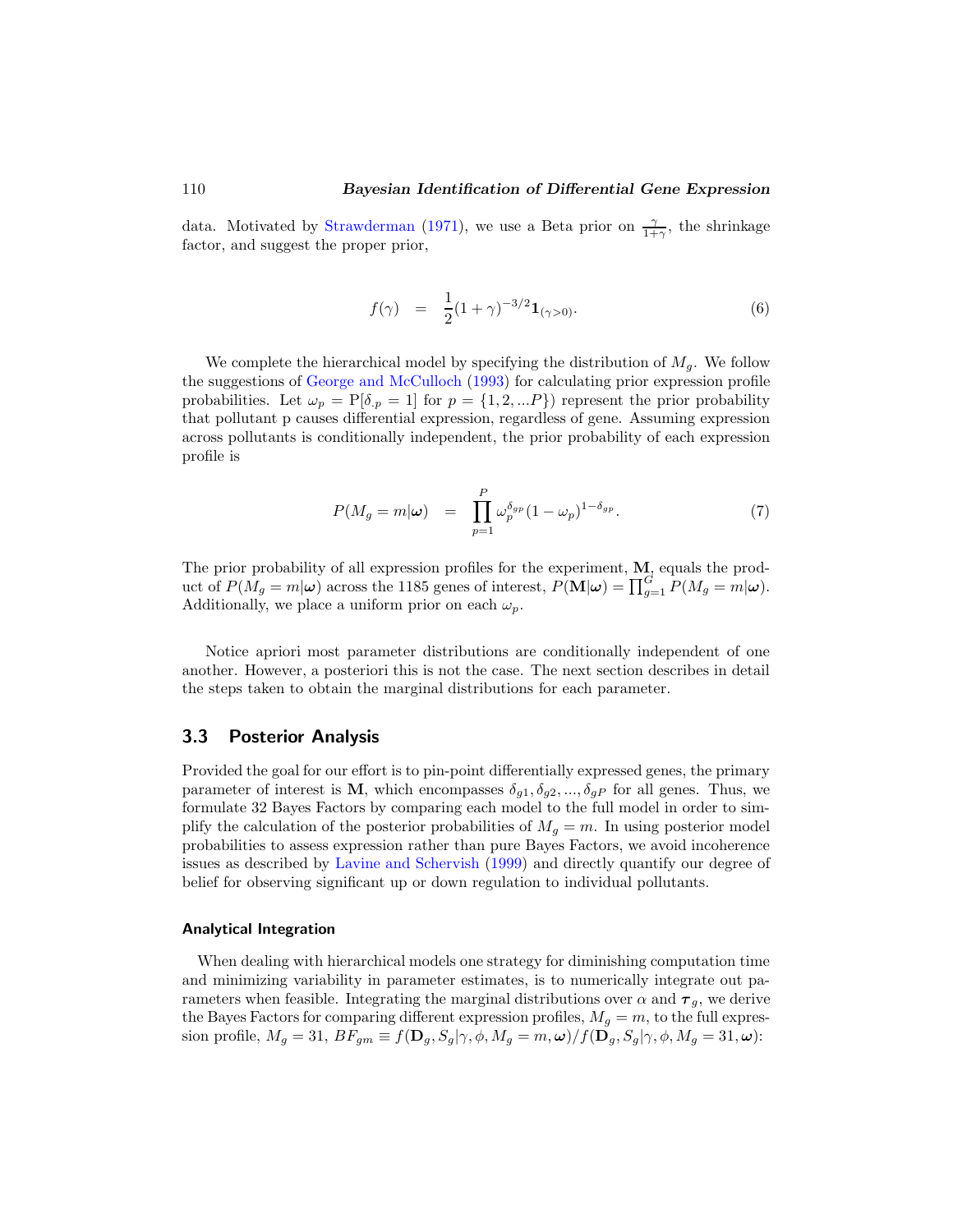L. L. House, M. A. Clyde and Y-C. Huang 111

if  $m_q = 31$  (full model),  $BF_{qm} = 1$ 

$$
\text{if } m_g \in [0, 30], \quad BF_{gm} = (1 + \gamma)^{(5 - k_g)/2} \exp \bigg\{ -\frac{\phi}{2} \frac{\gamma}{1 + \gamma} \mathbf{D}'_{g(\delta)} \Sigma^{-1}_{(\delta)(\delta)} \mathbf{D}_{g(\delta)} \bigg\}
$$

We eliminate the remaining parameters upon which the Bayes Factors are conditional and obtain  $P[M_q = m | \mathbf{D}, \mathbf{S}]$  using stochastic integration and Rao-Blackwell techniques.

#### Stochastic Integration

To estimate the marginal posterior distributions of  $\phi$ ,  $\gamma$ , **M**, and  $\omega$ , we stochastically integrate the full joint distribution using MCMC. The process is a straight forward Gibbs sampler (Gelfand and Smith 1990). Note that by analytically marginalizing over  $\tau$  we effectively avoid the problem of "changing dimensions" within a sampler. A detailed derivation of the full conditional for  $M<sub>q</sub>$  is in the appendix. Rather than estimating  $P[M_g = m | \mathbf{D}_g, S_g]$  via Monte Carlo frequency from the MCMC, we derive Rao-Blackwellized estimators of  $P[M_g = m | \mathbf{D}_g, S_g]$  and  $P[\delta_{gp} = 1 | \mathbf{D}_g, S_g]$ . All other full conditionals follow from standard distribution theory: given all remaining parameters,  $\phi$  and  $\frac{1}{1+\gamma}$  come from Gamma distributions and  $\omega$  has a Beta distribution. The explicit distributions are provided in the Appendix.

The next section summarizes the results after running the Markov Chain for 100,000 iterations, removing the first 5000 observations to account for burn-in and selecting every tenth observation to minimize autocorrelation within samples.

# 4 Results

Table 1 summarizes the posterior, empirical means and credible intervals for  $\phi$ ,  $\gamma$ , and  $ω$ . Incidentally, recall the question surrounding the prespecification of a fixed  $γ$ . The posterior mean of  $\gamma$  is clearly closer to the number of arrays than the number of genes, but does not equal either quantity.

| Parameter    | Posterior Mean | Credible Interval |
|--------------|----------------|-------------------|
|              | 4.338          | (3.855, 4.902)    |
| $\gamma$     | 7.750          | (6.841, 8.734)    |
| $\omega_1$   | 0.788          | (0.723, 0.851)    |
| $\omega_2$   | 0.263          | (0.211, 0.318)    |
| $\omega_3$   | 0.407          | (0.354, 0.463)    |
| $\omega_4$   | 0.466          | (0.402, 0.533)    |
| $\omega_{5}$ | 0.566          | (0.502, 0.630)    |

Table 1: Mean and credible intervals for  $\phi$ ,  $\gamma$ , and  $\omega$ 

.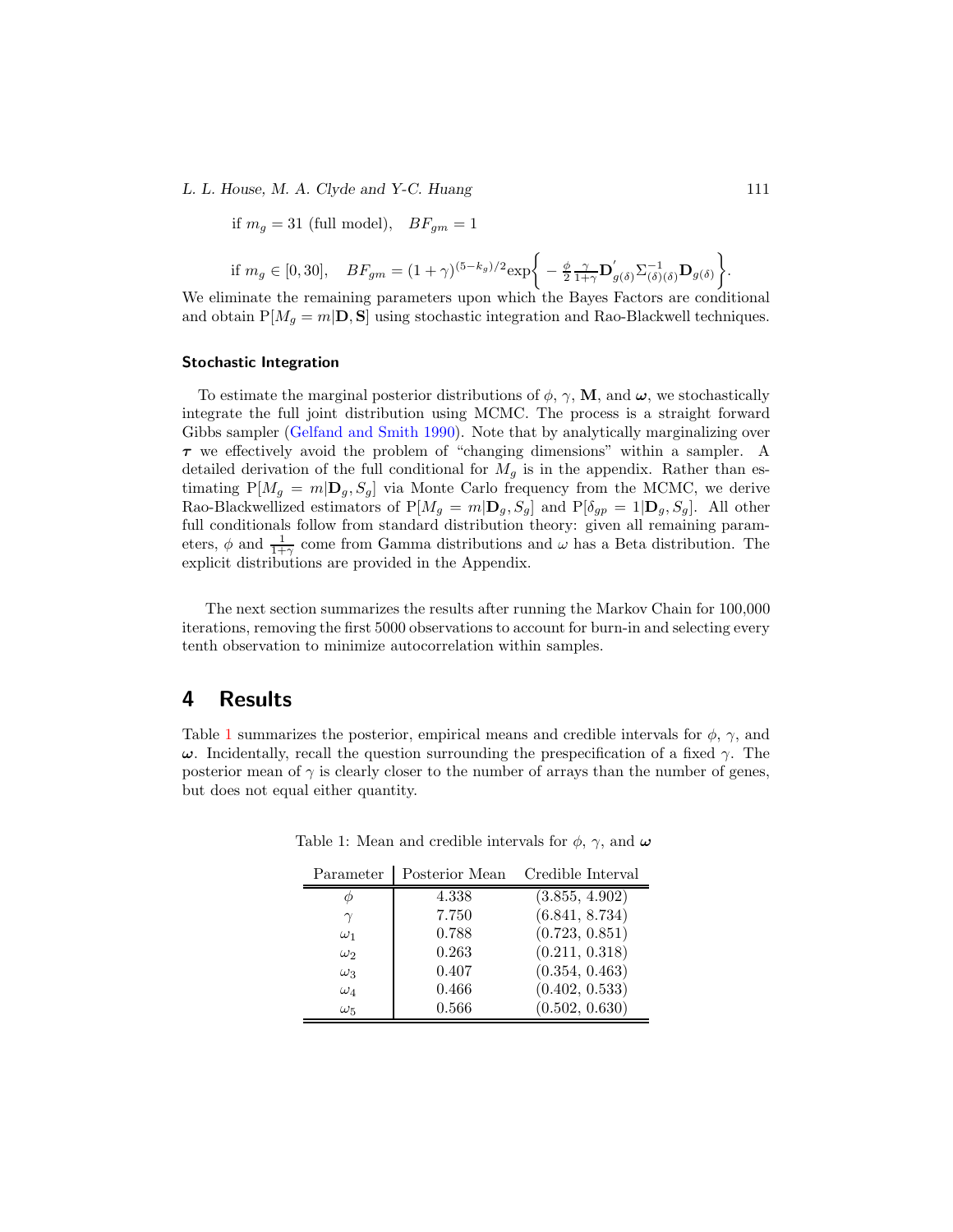#### 4.1 Relative Gene Behavior

One advantage for using the proposed method is that we may rank the genes according to the posterior probabilities of differential expression. Sorting the posterior means of  $P_{mg}$  and/or the P[ $\delta_{gp} = 1$ ]**D**, S], provides an ordered list, where, quite simply, genes with high posterior probabilities of expression will rank above those with low posterior probabilities of expression. A histogram of the posterior probabilities displays the number of genes that fall within pre-specified intervals. Figure 1 graphs the posterior probabilities of the null  $(P_{0,q})$  and full  $(P_{31,q})$  expression models across all genes. From the plots, we see that only a few genes require the full model with probability 1, whereas no genes require the null model with probability greater than .25. Similarly, the effects of the individual pollutants are graphed in Figure 2. Arsenic causes a greater than .50 probability of differential expression a posteriori for all genes, whereas for approximately 40% of the genes, the posterior probability of differential expression when exposed to iron is less than .20.



Figure 1: Frequency histograms of posterior model probabilities, across all genes; Model  $\#0$  (left): Null model indicating no differential expression and Model  $\#31$  (right): Full model indicating all pollutants cause differential expressions.

To obtain a general idea of the active locations on the macroarrays, we recreate a map of the slides and plot the posterior odds of expression. For this summary only, we depict the posterior odds of expression rather than the posterior probability of expression. For example, the scaling in Figure 3 is chosen to comply with Jeffreys' suggestion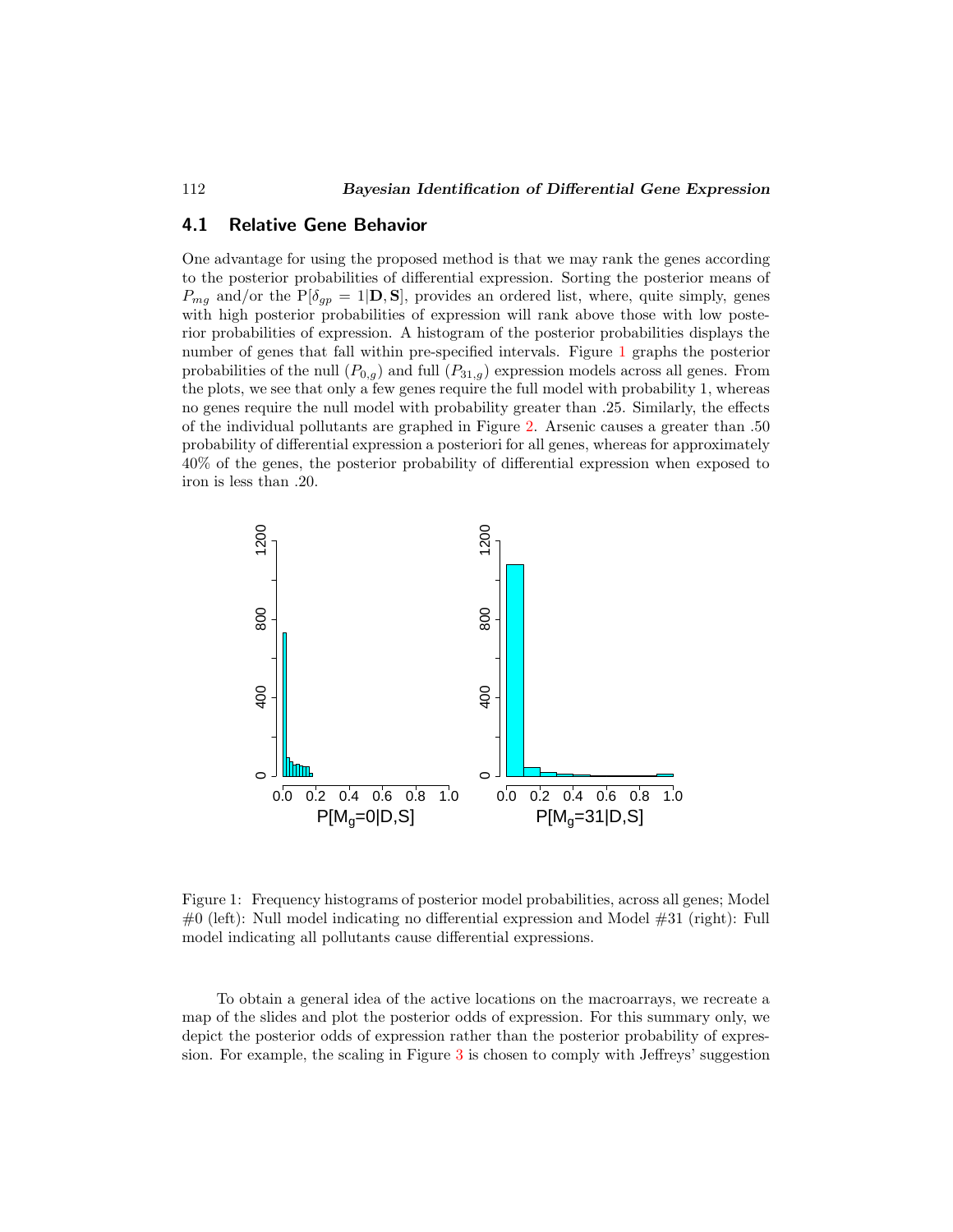

Figure 2: Frequency histograms of posterior probabilities of differential expression across all genes per pollutant,  $arsenic(a)$ ,  $iron(b)$ ,  $nickel(c)$ ,  $zinc(d)$  and  $vanadium(e)$ ; controlling the false discovery rate to .05, genes falling to the right of the solid line  $(\beta^*)$  are declared differentially expressed.

to the use of half- units on the log scale (Kass and Raftery 1995) to determine strong or weak evidence against a null hypothesis (Table 2). Figure 3 shows consistent activity in the bottom right quadrant of each slide.

| Posterior Odds | Strength of Evidence                  |
|----------------|---------------------------------------|
| $<\,1$         | None.                                 |
| $1 - 3.2$      | Not worth more<br>than a bare mention |
| $3.2 - 10$     | Substantial                           |
| $10 - 100$     | <b>Strong</b>                         |
| >100           | Decisive                              |

Table 2: Purpose of scaling in Figure 3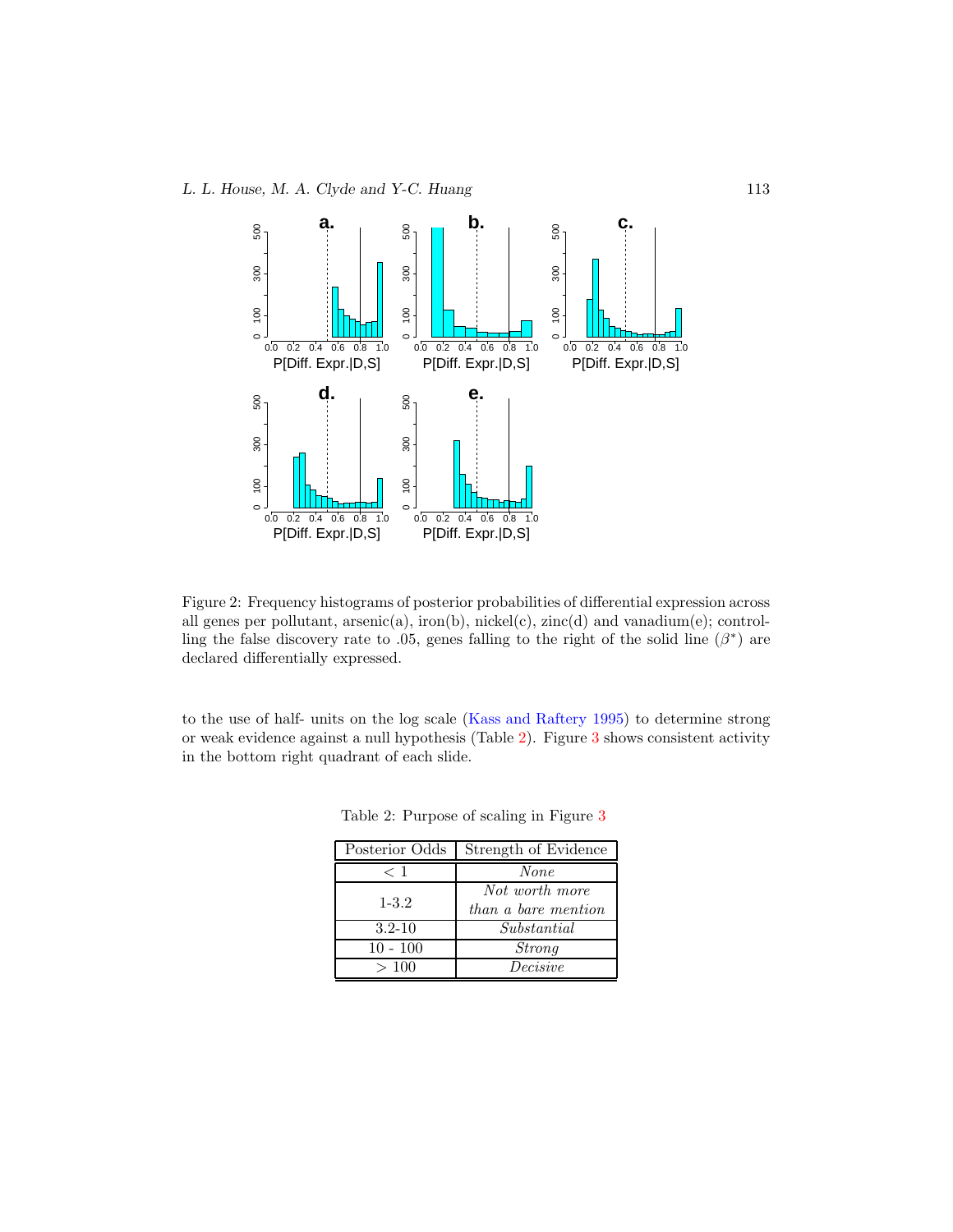

Figure 3: Map posterior odds of expression; circled genes indicate  $P[\delta_{gp} = 1 | D, S] = 1$ .

### 4.2 Declare Differential Expression

To declare a gene as significantly regulated, we must decide upon an appropriate cutoff β, so that if  $P[\delta_{gp} = 1 | D, S] > β$  then gene g is differentially expressed under pollutant p. Provided an equal cost for false positives as false negatives, Bayesians often choose  $\beta = 0.5$ . In most cases, however, there exists a need to control the false discovery or nondiscovery rate. Limiting the type II error to .05, we choose  $\beta^*$  as the smallest  $\beta$  such that the average posterior probability of acceptance equals .05 (Genovese and Wasserman 2002),

$$
\boldsymbol{\beta}^* = \inf \bigg\{ \boldsymbol{\beta} : \frac{\sum_{i=1}^n I_{(\hat{\delta}_{gp} > \boldsymbol{\beta})} (1 - \hat{\delta}_{gp})}{\sum_{i=1}^n I_{(\hat{\delta}_{gp} > \boldsymbol{\beta})}} \leq .05 \bigg\}.
$$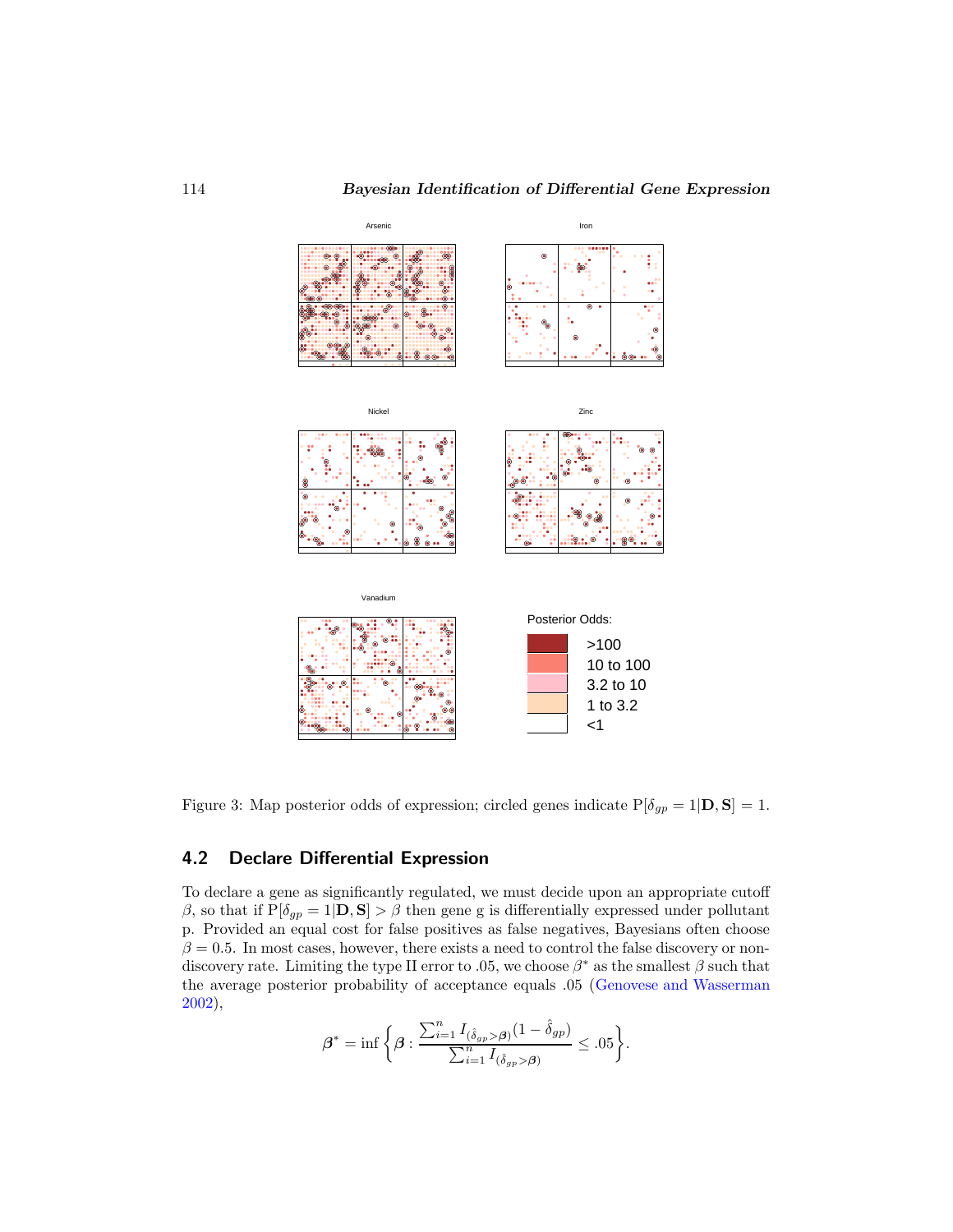Using the posterior probabilities of expression, Figure 2 and Table 3 depict the effects of  $\beta^*$ . Table 3 lists the calculated values for  $\beta^*$  and documents the difference between the number of genes declared differentially expressed when controlling and not controlling the false discovery rate. Figure 2 displays this difference by plotting  $\beta$  and  $\beta^*$  on the histograms. Needless to say, across all pollutants, the number of declared genes dramatically decreases when  $\beta^*$  is utilized.

| Pollutant   |       |           | $\beta = .5$ |
|-------------|-------|-----------|--------------|
|             | Value | No. Decl. | No. Decl.    |
| Arsenic     | 0.80  | 552       | 1185         |
| <b>Iron</b> | 0.79  | 104       | 162          |
| Nickel      | 0.76  | 211       | 297          |
| Zinc        | 0.80  | 214       | 379          |
| Vanadium    | 0.76  | 304       | 521          |

Table 3: Number of genes declared (Decl.) differentially expressed.

#### 4.3 Up/Down Regulation

Thus far, we only addressed whether genes exhibit any change from the baseline, regardless of an increase or decrease in intensity. In order to calculate the posterior probability of up or down regulation, the posterior marginal distribution of  $\tau$  is needed. Even though we analytically integrate out  $\tau$  to complete the MCMC, we may still use other sampled parameters at each MCMC iteration to calculate the Rao-Blackwellized estimates,  $\hat{\tau}_{gp}$ , and  $P[\tau_{gp} > 0 | \mathbf{D}, \mathbf{S}]$ . Focusing on the genes that we declare differentially expressed in Table 3 (when using  $\beta^*$ ), we plot by pollutant the distribution of  $\hat{\tau}$  across all genes and the posterior probabilities of up regulation in Figures 4 and 5 respectively. In Figure 4, we see most of the mass in each distribution lies outside the interval  $\log(1/2)$ ,  $\log(2)$ . This implies that the genes we flag as differentially expressed are centered around a two fold change or greater. Genes depicted on the right hand side of the plots in Figure 5 indicate a high probability of up regulation, whereas those that occur on the left hand side display a low probability of up regulation or high probability of down regulation. More genes are likely to experience down regulation than up when exposed to arsenic, zinc and vanadium.

# 5 Discussion

We propose a theoretical model and practical approach for assessing differential expression when only one data point exists per gene and pollutant. Given the extremely limited amount of data, all conclusions that we make reflect the person from whom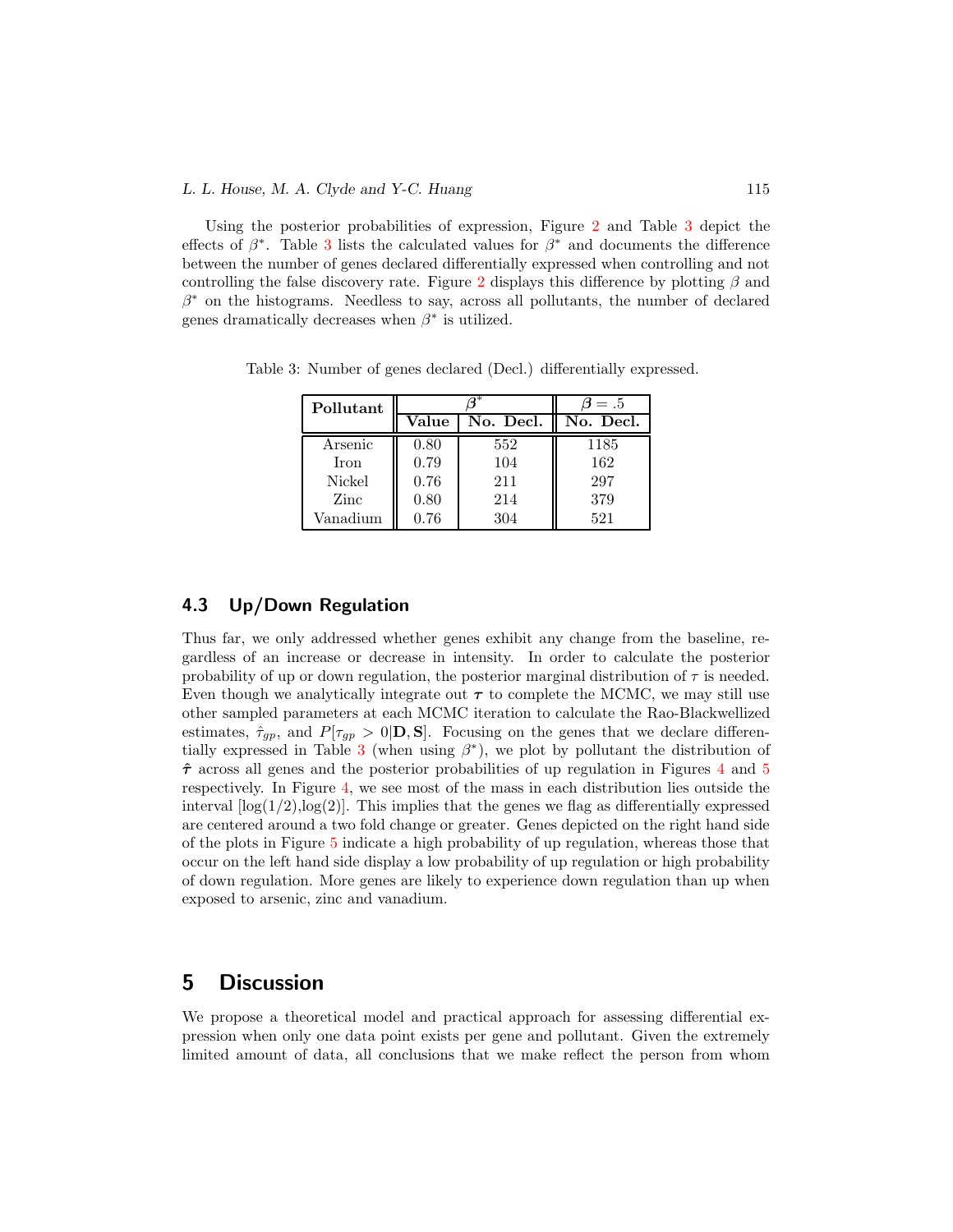

Figure 4: Frequency histogram of Rao-Blackwellized estimates for  $\tau_g$  by pollutant: ar $senic(a)$ , iron(b), nickel(c), zinc(d) and vanadium(e). The dotted lines are placed at  $log(1/2)$  and  $log(2)$ .

the data were collected, and do not extrapolate to larger populations. Additionally, small samples of data imply heavy reliance on accurate technology. Using hierarchical modeling, this individual specific model may certainly extend to borrow strength in hyperparameters from a population of subjects or repeated measures. Nevertheless, we maintain that thoroughly understanding an individual's macro/microarray profile is a vital component to genomic research. Since our approach does not require replicate data, we conceivably have a cost efficient and effective tool for summarizing one person's genomic profile.

By considering the observations as multivariate responses (5x1 vectors) driven by latent variables, we design a hierarchical process that enables us to explore all of the possible expression models, as well as to internally standardize the data without relying on housekeeping genes to estimate variance. At the completion of running MCMC, we use Rao-Blackwellized estimates to summarize parameters of interest. We note that originally an Empirical Bayes approach similar to that of Newton et al. (2001) and Clyde and George (2000) was pursued. Doing so, however, required the enumeration of  $32^{1185}$  models. MCMC avoids this impossible task and supplies an easy method to stochastically integrate the full joint posterior distribution over all possible models. Furthermore, upon assuring chain convergence we may, unlike frequentist analyses, rank the studied genes according to the posterior probabilities of general gene expression, up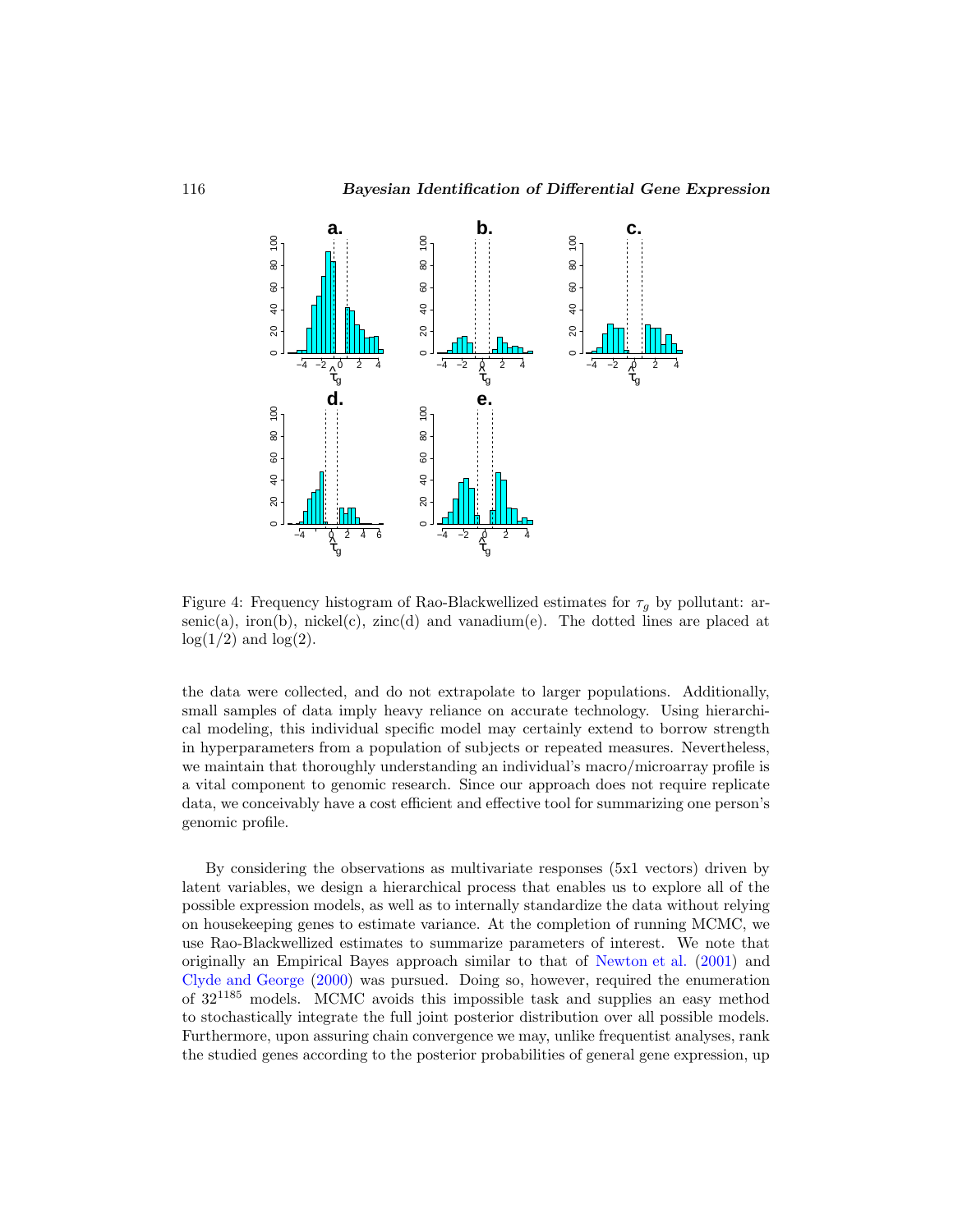

Figure 5: Frequency histograms of posterior probabilities of up regulation, across genes declared differentially expressed by pollutant:  $arsenic(a)$ ,  $iron(b)$ ,  $nickel(c)$ ,  $zinc(d)$  and vanadium(e).

regulation, or down regulation. For the studied individual, arsenic had the most impact on the investigated genes.

Aside from possible complications of the Neyman-Scott problem, we have no reason to believe that the proposed method cannot accommodate larger arrays (i.e. microarrays). However, we make certain assumptions that could be relaxed with further computational effort. For example, we assume that all six arrays have the same degree of random variation and consider two sources of variability: treatment effects and random error. Incorporating either gene-specific  $(\phi_g)$  or a treatment-specific  $(\phi_p)$  precision parameters might model the data better than using a single  $\phi$ , as we propose. In fact, some analyses suggest that the log transformation does not entirely alleviate inconsistent variance within arrays. MCMC and Rao-Blackwell techniques can, in principle, adapt to the model inclusion of multiple precision parameters. Incorporating gene-specific precision parameters that are constant across arrays,  $\phi_g$ , would merely require another level in the proposed hierarchical model. Using the model as presented here, no data would be available to assess a gene-specific variance when  $M_g = [1, 1, ..., 1]$ . Adding another level in the hierarchical model could enable genes to "borrow" information about the precision from other genes. A model that assumes the precision to remain constant within but not across arrays,  $\phi_p$ , suggests a Reversible Jump MCMC (RJMCMC) algorithm. Since the block-covariance structure as described in section 3.1 is lost when  $\phi_p$  is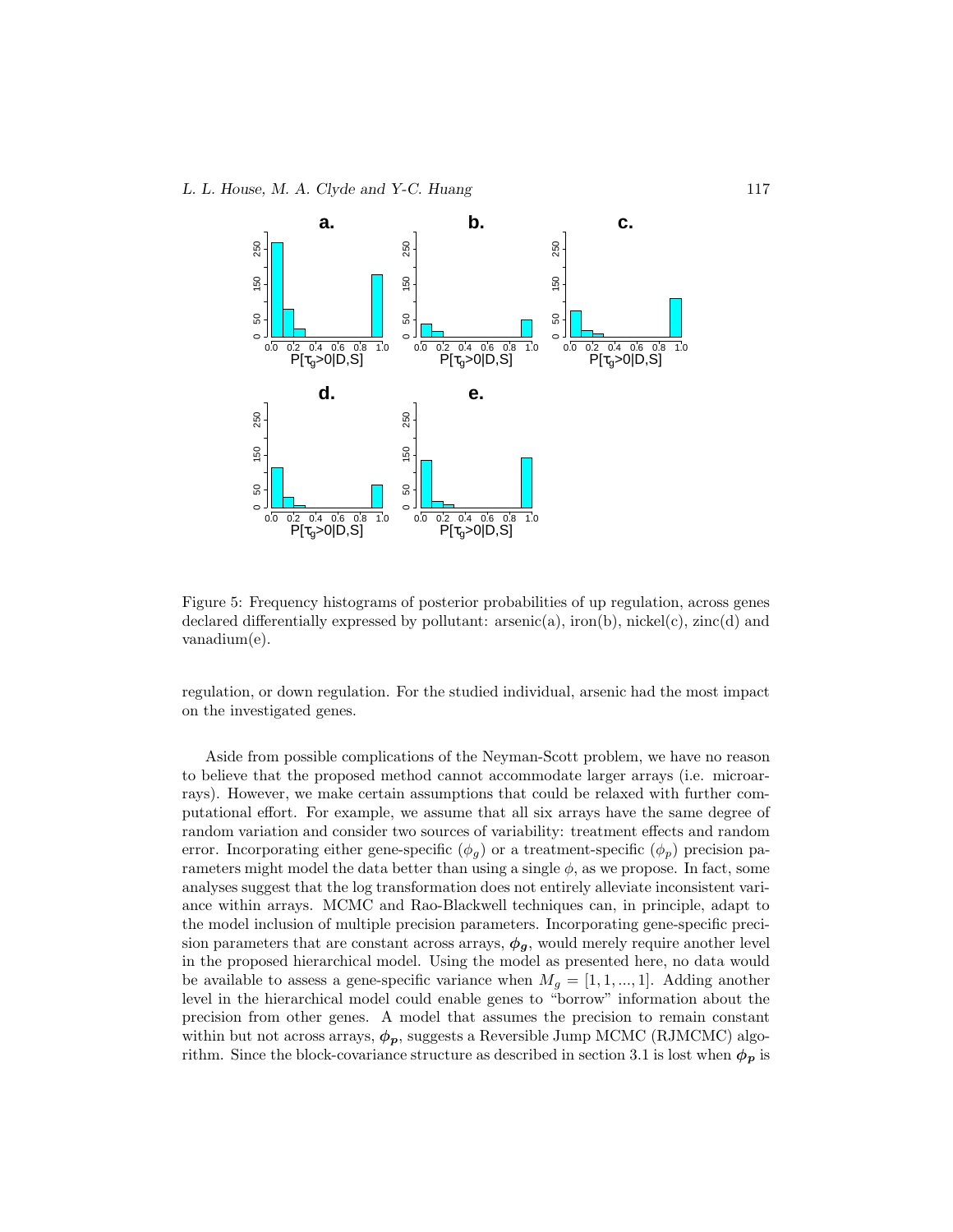included, the analytical integration of  $\tau$  is no longer tractable. RJMCMC is necessary to effectively explore the distribution of models or expression profiles.

# 6 Appendix

The Gibbs sampler implemented for parameter estimation entailed sampling from gamma, beta and multinomial distributions. Here, we derive the multinomial full conditional posterior distribution for the primary parameter of interest,  $M_g$ , and state full conditionals for  $\phi$ ,  $1/(1+\gamma)$ , and  $\omega$ .

The 32 posterior latent expression model probabilities for each gene,  $P_{mg}$ , are obtained via the posterior latent expression model odds,  $O_{gm}$  (in comparison to the full model,  $M_g$ =31). If we let  $P_g=[P_{g0}, P_{g1},..., P_{g31}]$  then we have

 $f(M_g|\omega, \gamma, \phi, \mathbf{D}, \mathbf{S}) = \text{Multinomial}(1, \mathbf{P_g})$  and

$$
P_{gm} = P[M_g = m | \phi, \gamma, \omega, \mathbf{D}_g, S_g] = \frac{O_{gm}}{\sum_{g=1}^{G} O_{gm}},
$$

where

$$
O_{gm} = \text{Odds}(M_g = m | \phi, \gamma, \omega, \mathbf{D}_g, S_g)
$$
  
= 
$$
\frac{f(\mathbf{D}_g, S_g | \phi, \gamma, M_g = m, \omega, )}{f(\mathbf{D}_g, S_g | \phi, \gamma, M_g = 31, \omega)} \frac{f(M_g = m | \omega)}{f(M_g = 31 | \omega)}
$$
  
= 
$$
BF_{gm} \frac{\prod_{p=1}^{5} \omega_p^{\delta_{mp}} (1 - \omega_p)^{1 - \delta_{mp}}}{\prod_{p=1}^{5} \omega_p}.
$$

Ultimately, we provide Rao-Blackwellized estimates for  $M_g$  and  $\delta_{gp}$ . At each iteration i, the expected values for  $M_g$  and  $\delta_{gp}$  are calculated conditional upon  $\phi$ ,  $\gamma$ ,  $\omega$ ,  $\mathbf{D}_g$ , and  $S_g$ ,

$$
\begin{array}{rcl}\n\mathbf{E}[M_g=m|\phi,\gamma,\omega,\mathbf{D}_g,S_g]^{(i)} &=& \mathbf{P}[M_g=m|\phi,\gamma,\omega,\mathbf{D}_g,S_g]^{(i)} \quad \text{and} \\
\mathbf{E}[\delta_{gp}|\phi,\gamma,\omega,\mathbf{D}_g,S_g]^{(i)} &=& \sum_{m=1}^{32} \mathbf{1}_{\{\delta_p=1\}} \mathbf{P}[M_g=m|\phi,\gamma,\omega,\mathbf{D}_g,S_g]^{(i)}.\n\end{array}
$$

Upon the completion of the MCMC, the expected values are averaged across all I iterations- i.e. the Rao-Blackwellized estimates for  $M_g$  and  $\delta_{gp}$  are

$$
P[M_g = m | \mathbf{D}_g, S_g] = E[M_g = m | \mathbf{D}_g, S_g] \approx \frac{\sum_{i=1}^I E[M_g = m | \phi, \gamma, \omega, \mathbf{D}_g, S_g]^{(i)}}{I} \text{ and}
$$
  

$$
P[\delta_{gp} = 1 | \mathbf{D}_g, S_g] = E[\delta_{gp} = 1 | \mathbf{D}_g, S_g] \approx \frac{\sum_{i=1}^I E[\delta_{gp} = 1 | \phi, \gamma, \omega, \mathbf{D}_g, S_g]^{(i)}}{I}.
$$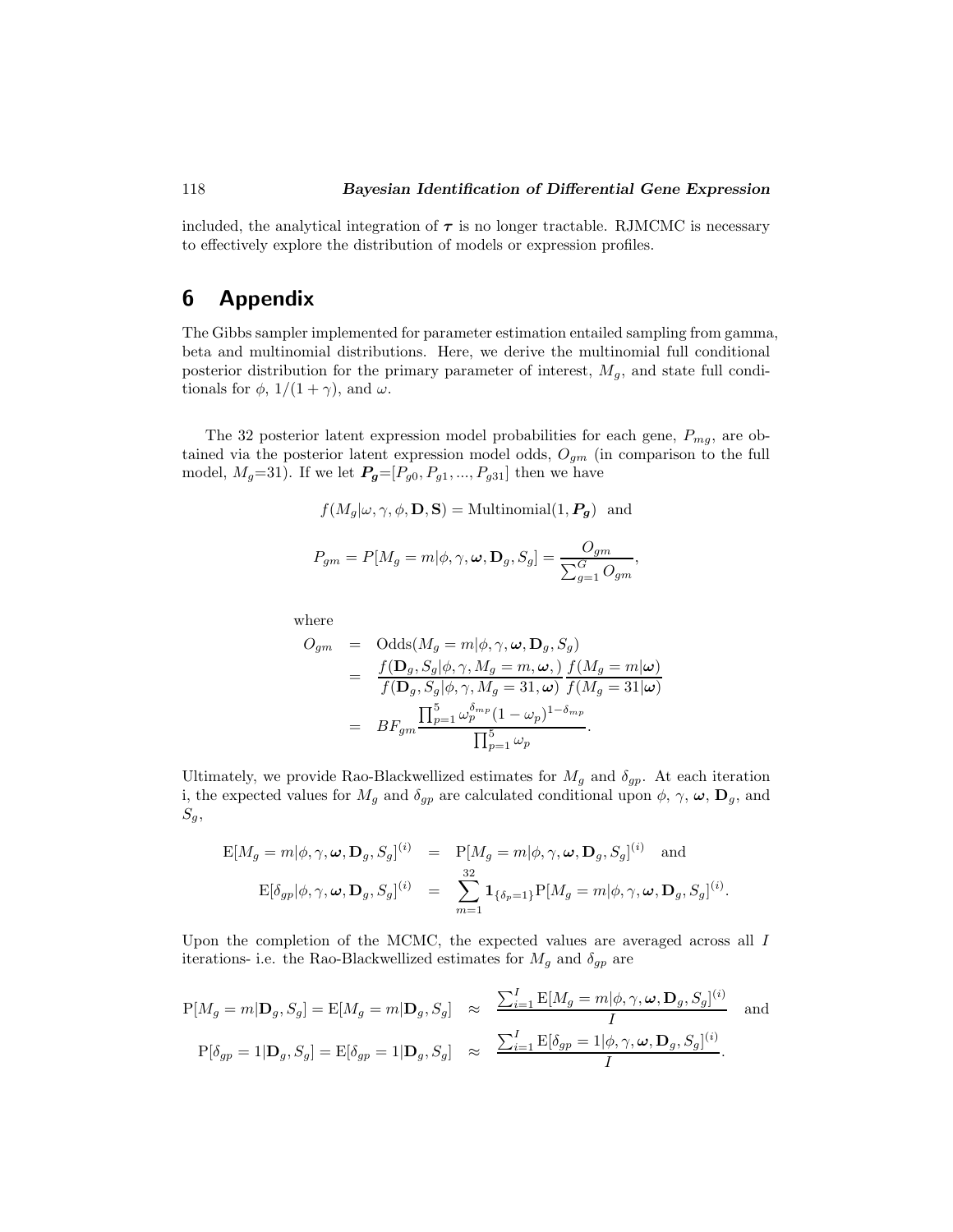#### L. L. House, M. A. Clyde and Y-C. Huang 119

The full conditional distributions for the remaining parameters are

$$
f(\phi|\mathbf{D}, \mathbf{S}, M, \gamma)
$$
  
 
$$
\sim \text{Gamma}\left(\frac{1185(5)}{2}, \mathbf{1}_{M_g \in [1,31]} \frac{.5}{1+\gamma} \mathbf{D}'_g(\Sigma_{\varepsilon}^{-1} + \gamma \Sigma_{(\delta)(\delta)}^{-1}) \mathbf{D}_g + \mathbf{1}_{M_g=32} \mathbf{D}'_g \Sigma_{\varepsilon}^{-1} \mathbf{D}_g\right),
$$

$$
f\left(\frac{1}{1+\gamma}|\mathbf{D},\mathbf{S},M,\phi\right)
$$
  
 
$$
\sim \text{Gamma}\left(\frac{3+\sum_{gp}^{1185(5)}\delta_{gp}}{2}-1,\frac{\phi}{2}\left(\sum_{i=1}^{1185}\mathbf{D}_{g}^{'1}\Sigma_{\varepsilon}\mathbf{D}_{g}+\mathbf{1}_{M_{g}\in[2,31]}\mathbf{D}_{g(\delta)}^{'}\Sigma_{(\delta)(\delta)}^{-1}\mathbf{D}_{g(\delta)}\right)\right), \text{ and}
$$

$$
f(\omega_p|\mathbf{D}, \mathbf{S}, M, \phi) \sim \text{Beta}(1 + \sum_{g=1}^{1185} \delta_{gp}, 1185 + 1 - \sum_{g=1}^{1185} \delta_{gp}).
$$

# Bibliography

- Berger, J. and Pericchi, L. (1997). "Objective Methods for Model Selection: Introduction and Comparison." NSF (grants DMS-9303556 DMS-9802261) and CONICIT-Venezuela g-97000592, Duke University and Universidad Simon Bolivar. 108
- Berger, J. O., Pericchi, L. R., and Varshavsky, J. A. (1998). "Bayes Factors and Marginal Distributions in Invariant Situations." Sankhya, Series A, Indian Journal of Statistics, 60:307–321. 109
- Broberg, P. (2002). "Ranking Genes with Respect to Differential Expression." Genome Biology, 3(9):preprint0007.1–0007.23. 107
- Chi, C., Rao, D., Stormo, G., and Hicks, C. (2002). "Role of Expression Microarray Analysis in Finding Complex Disease Genes." Genetics Epidemiology, 23:37–56. 105, 108
- Clayton, C., Pellissari, E., and Quackenboss, J. (2002). "National Human Exposure Assessment Survey: Analysis of Exposure Pathways and Routes for Arsenic and Lead in EPA Region 5." Journal of Expo. Anal. Environ. Epidemiology, 12(1):29–43. 105
- Clyde, M. and George, E. (2000). "Flexible Empirical Bayes Estimation for Wavelets." Journal of the Royal Statistical Society, Series B, Methodological, 62(4):698–698. 116
- Dawid, A. P. and Lauritzen, S. L. (2000). "Compatible Prior Distributions." In George, E. I. (ed.), Bayesian Methods with Applications to Science Policy and Official Statistics. The sixth world meeting of the International Society of Bayesian Analysis, 109– 118. 109
- Gelfand, A. E. and Smith, A. F. M. (1990). "Sampling-Based Approaches to Calculating Marginal Densities." Journal of the American Statistical Association, 85:398–409. 111